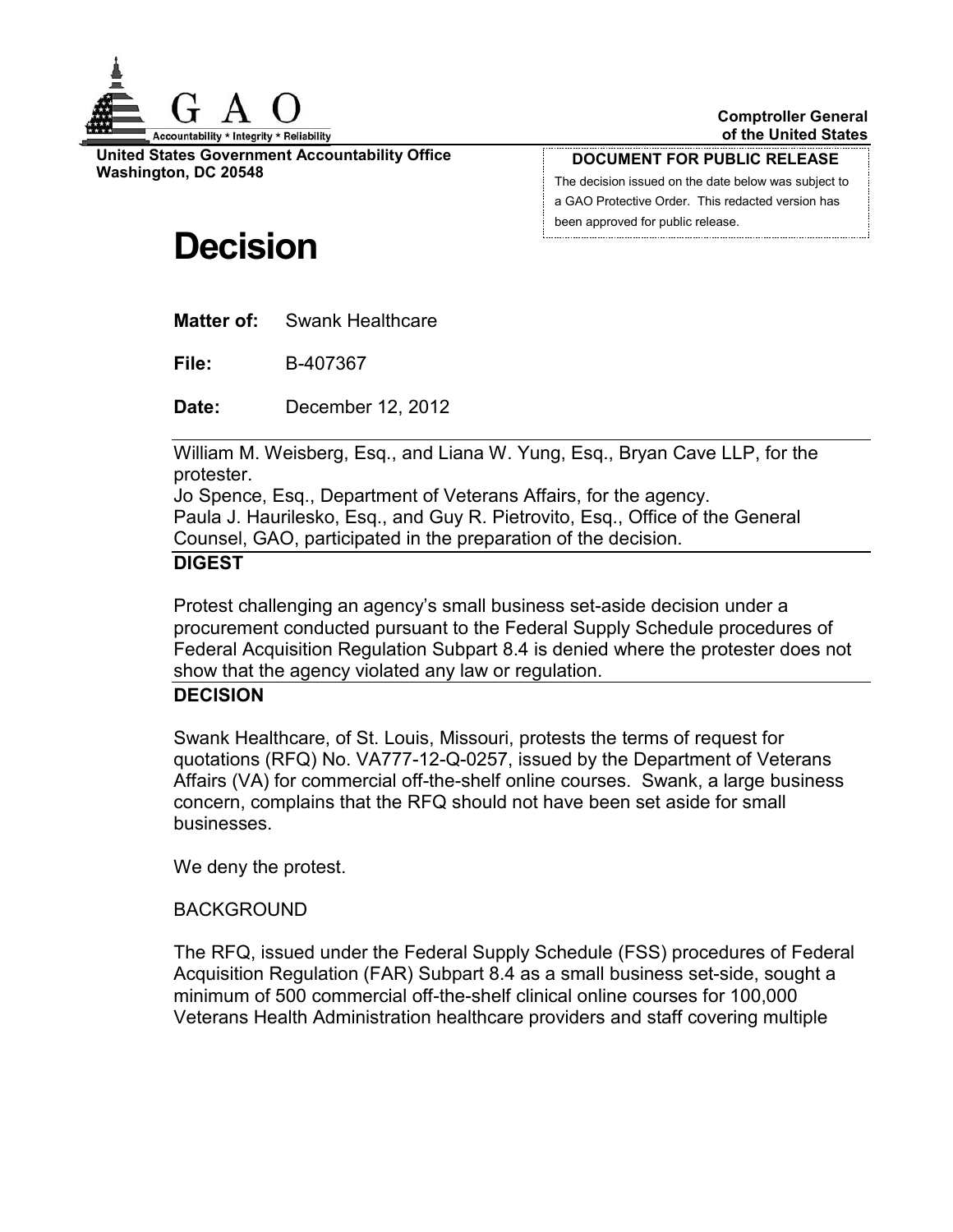clinical disciplines.<sup>1</sup> RFQ at 5. The RFQ provided for the award of a fixed-price contract for a base year and 2 option years. Id. at 8. Vendors were informed that award would be made on a lowest-priced, technically acceptable basis, considering technical capability, past performance, and price. Id. at 25-26. Price was to be evaluated for reasonableness and realism.

In determining to set aside the RFQ for small businesses, the VA conducted market research and identified five small business concerns holding FSS contracts. VA Dismissal Request, exhib. 2, Acquisition Plan, at 5-6. The VA reviewed each small business concern's technical and subject matter expertise and sample client list and concluded that they could perform the requirement. For example, one firm represented that it had expertise in online medical education and included the VA among its clients, while another firm with expertise in audio and visual instructional materials included the American Association of Critical Care Nurses among its clients. Id. at 5.

The agency issued the RFQ to these five small business concerns, and received quotations from two of them. Agency Report at 1, 3.

This protest followed.

**DISCUSSION** 

Interested Party

As an initial matter, the VA requested that we dismiss Swank's protest, arguing that Swank was not an interested party to challenge the agency's decision to set aside this procurement for small business, because Swank is a large business and therefore not eligible for award. VA Dismissal Request at 2. Under our Bid Protest Regulations, an interested party is "an actual or prospective bidder or offeror whose direct economic interest would be affected by the award of a contract or by the failure to award a contract." 4 C.F.R. § 21.0(a)(1) (2012). Swank is an interested party to challenge the agency's decision to set aside the procurement for small businesses, because if we were to sustain the protest, the protester would be permitted to compete for award.<sup>2</sup>

 $\overline{a}$ 

 $1$  The estimated value of this acquisition is \$4.4 million. VA Dismissal Request, exhib. 2, Acquisition Plan, at 1.

 $2$  Although not argued by the VA, it is not clear that a complaint objecting to an agency's decision to set aside a FSS procurement for small business concerns states a valid basis for protest. As we otherwise find the protest has no merit, we do not address this argument